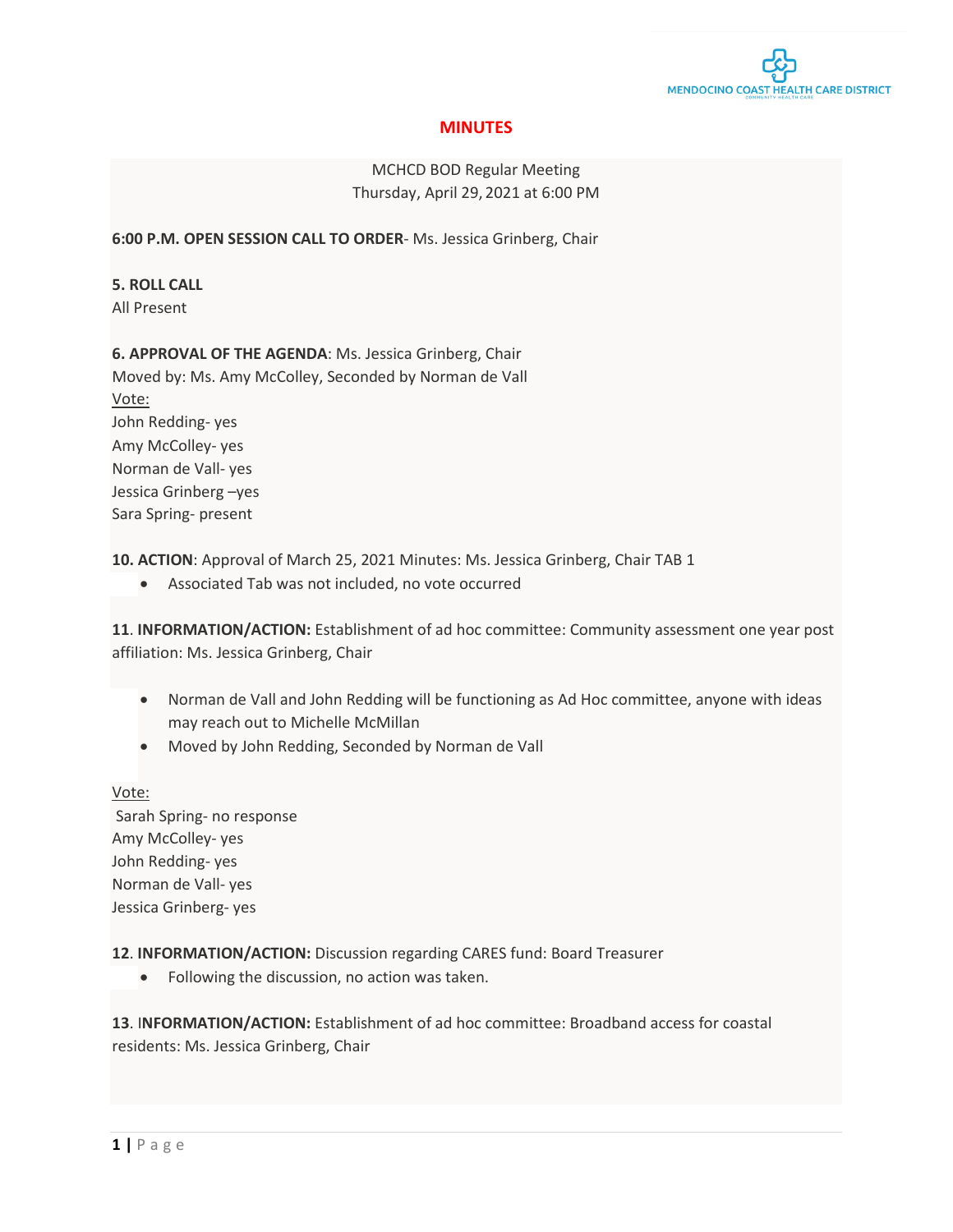

## **MINUTES**

Moved by Norman de Vall, Seconded by John Redding Vote: Norman de Vall- yes John Redding- yes Amy McColley- yes Sara Spring- yes Jessica Grinberg- yes

**14.INFORMATION/ACTION:** Establishment of ad hoc committee: Seismic compliance and future of facility: Ms. Jessica Grinberg, Chair

Moved by Amy McColley, Seconded by Sara Spring

Vote: Norman De Vall- yes John Redding- yes Amy McColley- yes Sara Spring- yes Jessica Grinberg- yes

**15.INFORMATION/ACTION:** Disposition of surplus furniture: Mr. John Redding, Treasurer TAB 2

Moved by Amy McColley, Seconded by John Redding

Vote: Norman de Vall- yes John Redding- yes Amy McColley- yes Sara Spring- yes Jessica Grinberg- yes

**16.INFORMATION/ACTION:** Lease request from Mendocino Coast Healthcare Foundation: Ms. Jessica Grinberg, Chair TAB 3

• After discussion and statement from the President of the Mendocino Coast Healthcare Foundation that they are leaving the premises by the end of the year, there was no action.

#### **REPORTS:**

**17.INFORMATION/ACTION:** District office update: Michelle McMillan, District Office Manager

• Jessica Grinberg- the budget for setting up the office is within the discretionary spending that was decided on by the Board previously, so we will proceed with purchasing what is needed